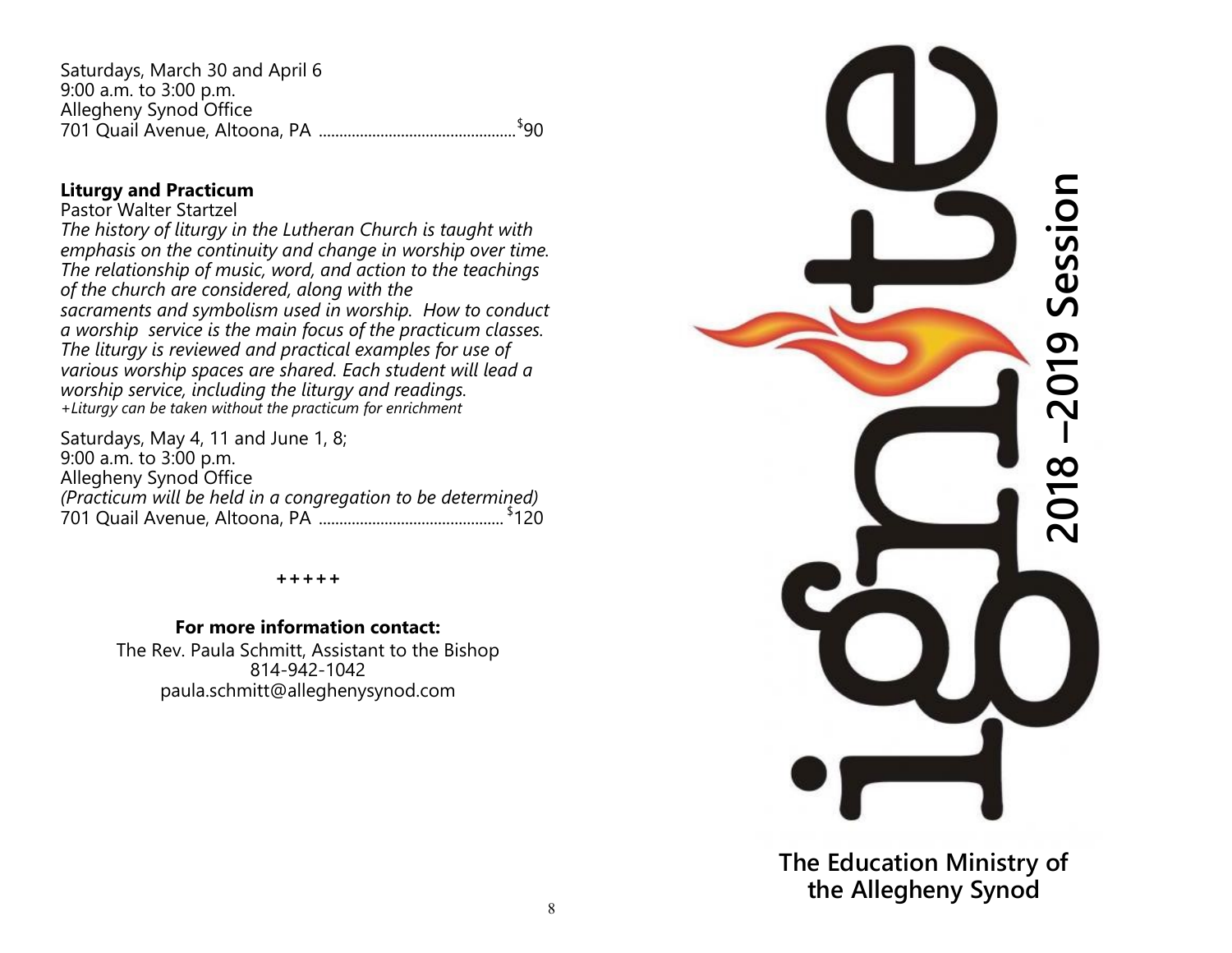# *Ignite supports lifelong learning for adults through workshops, classes, and community engagement*

Anyone interested in learning more about Scripture, Lutheran doctrine, worship, prayer, and other aspects of our Christian faith is welcome to take a class.

#### **How does the Ignite program work?**

- *1. You can take a class that interests you.* You can take one or more classes to explore how the Holy Spirit is working in your life, to enhance your current discipleship, ministry as a teacher, youth worker, musician, visitor, worship assistant, etc.
- *2. You can take courses to become an Authorized Lay Worship Leader (LWL).*  If you decide you would like to pursue this track, it typically takes one to two years to complete the program. Upon completion of the program, participants will be authorized to lead worship and preach at Services of the Word in our Allegheny Synod congregations, when and where there is a need.
- *3. You can attend a workshop.* Workshops based on a theme will be held in different parts of the Allegheny Synod. Workshop days will consist of a keynote speaker and several workshops from which to choose.

After reviewing this year's course offerings you decide to take the leap and register for a class, complete the registration form and return it to the Ignite registrar. You will be contacted by the instructor prior to class with a list of reading materials and any other information you might need for the class itself.

Once the course is completed, the instructor will submit an attendance sheet to the registrar. A record of participation is particularly important for those seeking authorization as a Lay Worship Leader.

# **Stewardship and Mission**

Pastor Traci Marriott-Bowman

*Stewardship – it's not just about money, but when it comes to talking about money, it's not easy topic for us Lutherans. We'll review various models for holistic approaches to congregational stewardship and hopefully become more comfortable in our discussions about the role of money in our lives and the life of congregation*

Saturday, February 9; 9:00 a.m. to 3:00 p.m. Allegheny Synod Office 701 Quail Avenue, Altoona, PA ................................................ \$ 30

# **Preaching and Practicum**

Pastor Kevin Shock

*This course addresses the task of preaching and gives practical advice on sermon preparation, including research, exploration of a text, and presentation. While designed primarily for those in the lay worship leader track, others will find the information valuable in exploring scripture. Each student will prepare and deliver at least one sermon for the class. +Preaching can be taken without the practicum for enrichment*

Saturdays, February 16, 23 and March 2, 9 9:00 a.m. to 3:00 p.m. Allegheny Synod Office *(Practicum will be held in a congregation to be determined)* 701 Quail Avenue, Altoona, PA ............................................. \$ 120

# **New Testament**

Pastor Ralph Hamer

*The Gospels of Matthew, Mark, Luke and John are studied, compared and contrasted. The birth, ministry, teachings, death, resurrection and ascension of Christ are explored. The parables are considered in their historical context and their emphasis on the Kingdom of God. The writings of Paul, Peter, and other New Testament writers are discussed in their historical contexts and in relation to the Gospel message.*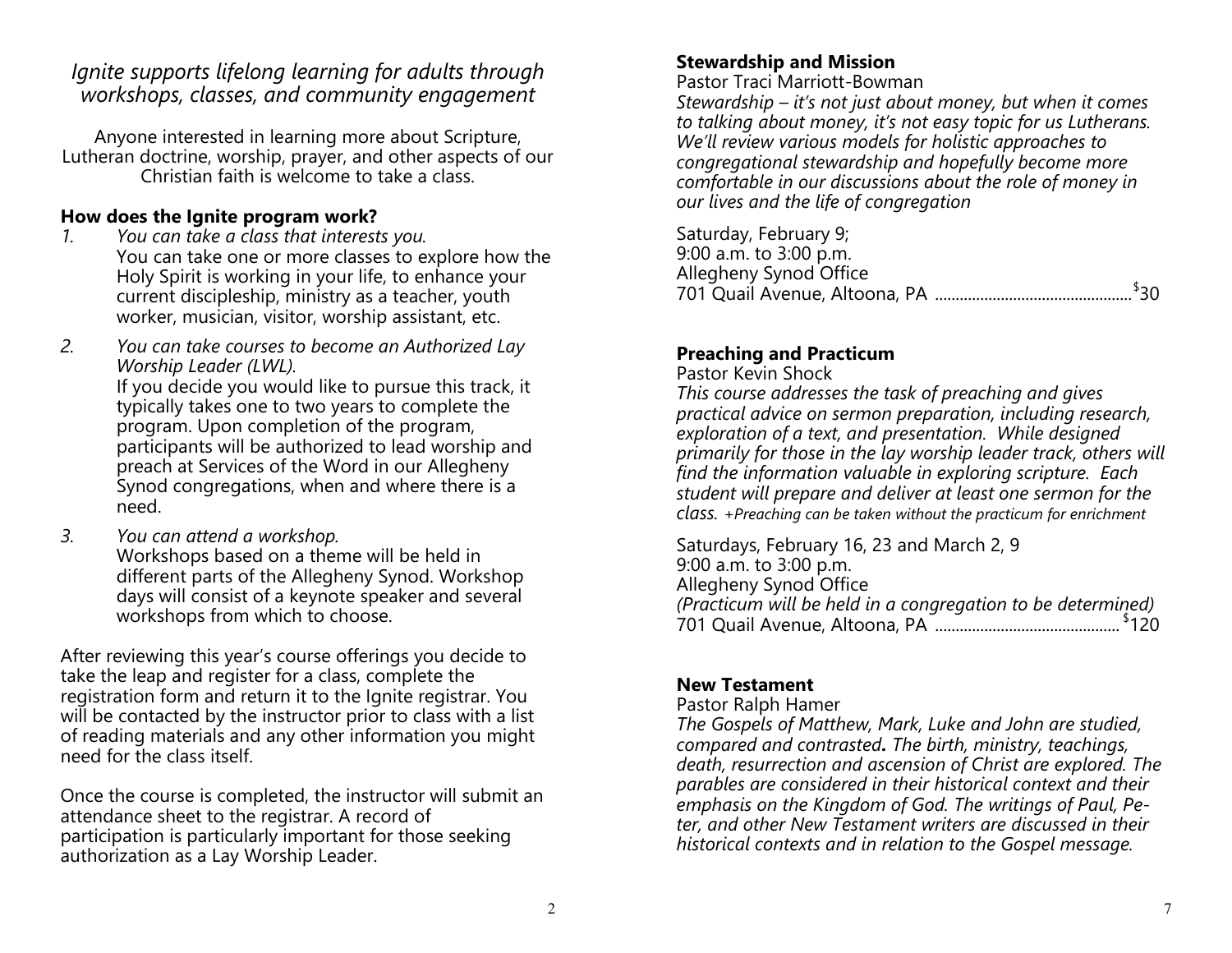#### **Old Testament**

Pastor Traci Marriott-Bowman

*The Old Testament is presented as the "Hebrew Bible," studying the Law, the Prophets, and the Writings. The rich history, culture, and beliefs of the Jewish people are explored. Favorite writings, including the stories of creation, the exodus, the divided kingdom, and the psalms, as well as the lives of Moses, Abraham and Sarah, Isaac, Jacob, Joseph, David, prophets, kings, and many others are discussed. The origins and authors of the books are considered.*

Saturdays, October 27 and November 3, 10 9:00 a.m. to 3:00 p.m. Allegheny Synod Office 701 Quail Avenue, Altoona, PA ................................................ \$ 90

## **Church History**

Pastor Scott Schul *The development of the church is discussed, from its beginnings after the resurrection of Christ, to the Reformation, and into today's Lutheran Church. Martin Luther and other Reformation leaders are studied*

| Saturdays, January 5, 12;  |  |
|----------------------------|--|
| $9:00$ a.m. to $3:00$ p.m. |  |
| Allegheny Synod Office     |  |
|                            |  |

# **Luther's Catechism**

Pastor Ralph Hamer *The Small and Large Catechisms are considered, with emphasis on Luther's teachings on the Ten Commandments, the Creed, and the Lord's Prayer. Baptism and the Eucharist are also discussed.* 

Saturdays, January 26 and February 2; 9:00 a.m. to 3:00 p.m. Allegheny Synod Office 701 Quail Avenue, Altoona, PA ................................................ \$ 60

#### **Where are classes held?**

Classes listed in this brochure meet the requirements for Lay Worship Leader Authorization. Classes listed in this brochure also may be taken for personal enrichment. Classes are taught on Saturdays from 9:00 A.M. to 3:00 P.M. at a location chosen by the instructor – usually their home congregation or the Synod Office in Altoona. Other Ignite Sunday evening classes will be offered in various locations throughout the synod at varying times. Workshops will be scheduled at the convenience of speakers.

## **Who administers the program?**

The Education Committee of the Allegheny Synod administers the program, while The Rev. Paula Schmitt oversees the program through the Office of the Bishop. Faculty members are pastors and educators from within the Synod and surrounding area. Bishop Michael Rhyne of the Allegheny Synod will officiate the Authorization Service of Lay Worship Leaders.

Along with this brochure, Ignite course information and registration materials are available on our synod website at [alleghenysynod.org](http://www.alleghenysynod.org) and by following our Synod Facebook page.

The opportunity to come together for life-long learning and faith formation is a blessing. It is our prayer that the Holy Spirit will ignite your heart through faith.

#### **Requirements for Lay Worship Leaders**

Saturday Classes

| Old Testament                     | [3 session class] |  |  |
|-----------------------------------|-------------------|--|--|
| <b>New Testament</b>              | [3 session class] |  |  |
| Liturgy & Practicum               | [4 session class] |  |  |
| Spirituality                      | [1 session class] |  |  |
| Church History                    | [2 session class] |  |  |
| Luther's Catechism                | [2 session class] |  |  |
| Lutheran Confessions              | [3 session class] |  |  |
| Preaching & Practicum             | [4 session class] |  |  |
| Stewardship & Mission             | [1 session class] |  |  |
| <b>Other Requirements</b>         |                   |  |  |
| 2 classes for personal enrichment |                   |  |  |